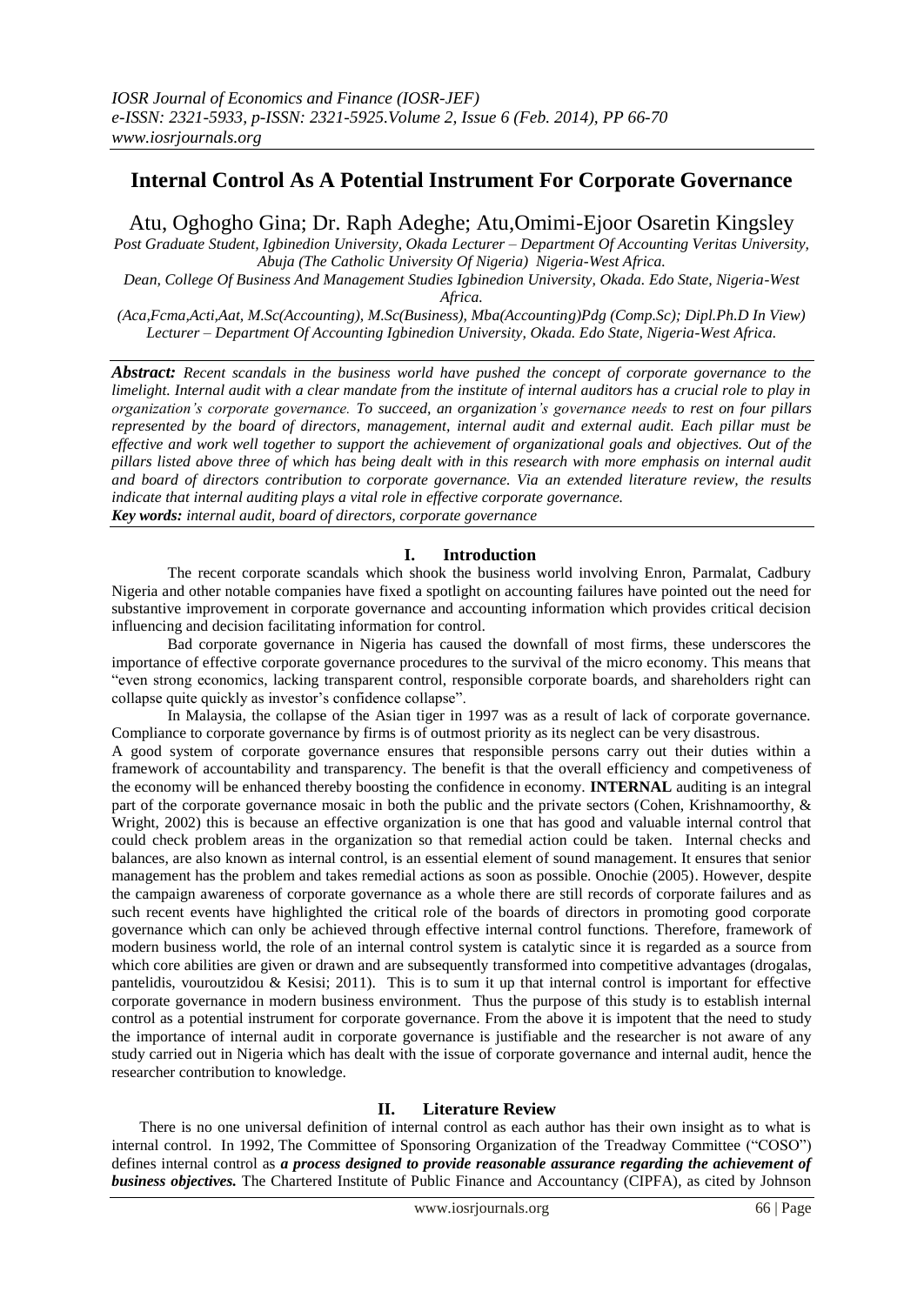(1996:47), defined internal audit as "an independent appraisal function within an organization for the review of activities as a service to all levels of management. It is a control which measures, evaluates and reports upon the effectiveness of internal control, financial and otherwise, as a contribution to the efficient use of resources within an organization." While Okoye (1997). Defines it As the actions taken by the management to ensure that staffs conform with the plans as much as possible.

An important step was the new definition of Internal auditing issued by the IIA in June 1999, which clearly states that "the internal auditing activity should evaluate and contribute to the improvement of risk management, control and governance" (IIA, 1999). The new definition shifts the focus of the internal audit function from one of assurance to that of value added and attempts to move the profession toward a standardsdriven approach with a heightened identity (Bou-Raad, 2000; Krogstad, Ridley & Rittenberg,, 1999).

More recently, the Institute of Internal Auditors (2004) by stating that the internal audit activity should evaluate and contribute to the improvement of risk management, control and governance, recognizes the assurance and consulting role of internal auditing in corporate governance. The Internal Control moves within a greater scope of management philosophy and of practical application, and adds up value, offering at the same time a systematic In the views of Oladipupo (2005) internal control is a process within an organization designed to provide reasonable assurance regarding the achievement of the organizational objective. By internal control we mean not only internal check and internal audit. Is a whole system of controls, financial or otherwise, established by management in order to carry out business of the organization in an orderly manner, safeguard its assets and to secure as far as possible the accuracy and reliability of its records. However the most detailed definition of internal control was that given by Millichamp (2002) who said and I quote that internal audit is "the world system of controls, financial and otherwise, established by the management in order to carry on the business of the enterprise in an orderly and efficient manner, ensure adherence to management policies, safeguard the assets and secure as far as possible the completeness and accuracy of the records". He didn't just stop there but he went further to give an in-depth insight of the definition by picking each keyword of the definition and expatiating on it.

The whole system: Under this, he explains "internal controls can be seen as a single procedure e.g. clerk a checks the calculations performed by clerks B or as whole system. The whole system should be more than sum of the parts.

Financial and otherwise: The distinction is not perhaps financial would include the use of control accounts and otherwise may include physical access restriction to computer internals.

Established by the management. The management established internal control systems, directly or by means of external consultants, internal audit, or accounting personnel. External auditors may be asked to advice on the setting up of systems.

Carry on…. Efficient manner. Clearly the converse is unacceptable in any business.

Ensure adherence to management policies. Not all management has expressed policies. But as an example, a budget is an expression of management policy and adherence to the budget can be achieved by procedures such as variance analysis. Another example might be setting the selling prices of the enterprise's products being laid down by management and controls existing to ensure that these prices are adhered to.

Safeguard the asset. Obviously allowing assets to be broken. Lost or stolen is unacceptable and procedures are always devised to safeguard them. Examples are: locks and keys, the keeping or of plant register, regular review of debit balances etc. an aspect of this which is often overlooked is the part where no benefits have been received, as payment for piece of work not done, or setting up of liabilities where no benefits has been receivedas in fraudulent purchase and subsequence embezzlement of goods by employees are both examples of failure of safeguard assets.

Secure……. Completeness. It is especially important that all transactions are recorded and processed. Procedures which do this include checks that no goods leave the factory without a delivery note followed by regular comparison of involve.

And accuracy of the records. Again, the converse is unacceptable. Examples of procedures to achieve this include checking of the work of one clerk by another or the use of control accounts. Independent comparison of two sets of records. E.g. stock record, and stocks (actually present), or piecework payments and good work put into store".

internal auditing can also be seen as is a systematic, objective appraisal by internal auditors of the diverse operations and controls within an organization to determine whether (1) financial and operating information is accurate and reliable, (2) risks to the enterprise are identified and minimized, (3) external regulations and acceptable internal policies and procedures are followed, (4) satisfactory operating criteria are met, (5) resources are used efficiently and economically and (6) the organization 's objectives are effectively achieved – all for the purpose of consulting with management and for assisting members of the organization in the effective discharge of their governance responsibilities". Sawyer (2003). This definition shows that the role of internal audit has been dramatically shifted from compliance assurance and assets safeguarding to value-added assurance and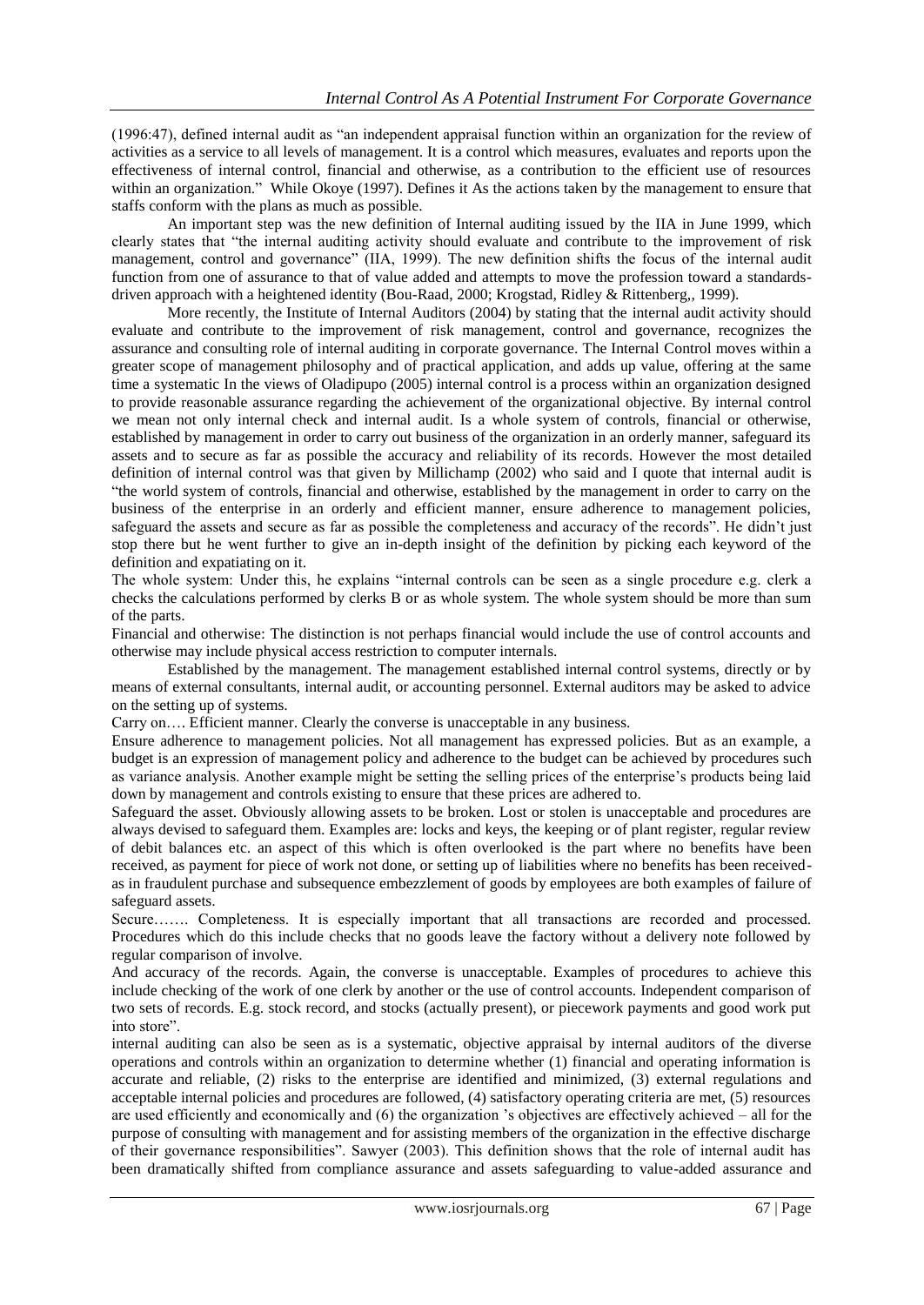consulting services through its role in monitoring, evaluating, and improving risk management, control, and governance process which are critical to preserving and enhancing stakeholders value

From the above, the importance of internal control in an organization can not be overemphasized. The main objectives of an effective internal control system according to Public Accountants (AICPA) (2003) include;

*Effectiveness and efficiency of operations*: This objective addressed an entity's basic business objectives, including performance and profitability goals and safeguarding of resources

*Reliability of financial reporting:* This relates to preparation of reliable and condensed financial statements and select the financial data derived from such statements, such as earnings released, reported publicly.

*Compliance with applicable laws and regulations*: This entails complying with those laws and regulations to which the entity is a subject

#### **Responsibilities of internal control**

Everyone in the organization has a responsibility in the internal control structure. The COSO designates each party's role and responsibility as follows:

**Management** – the Chief Executive Officer / General Manager is ultimately responsible and should assume "ownership" of the system.

**Audit committee** – management is accountable to the audit committee which provides governance, guidance and oversight.

**Internal auditors** – internal auditors play an important role in evaluating the effectiveness of control systems and contribute to ongoing effectiveness. The internal audit function also plays a significant monitoring role.

**Other personnel** – internal control is, to some degree, the responsibility of everyone in an organisation and therefore should be part of each person's job description. Virtually all employees produce information used in the internal control system or take other actions needed to effect control. All personnel should be responsible for communicating problems in operations, noncompliance with the code of conduct, policy violations or illegal acts.

#### **III. Review Of Related Literatures**

The first study in this area was that of Paape, Scheffe, & Snoep, (2003), they explores the relationship between internal audit and corporate governance. Data were collected from the largest companies of 15 European Union countries, a total of 332 questionnaires were sent, of which one hundred and five were answered. The result of the research is the differences during internal auditors work and the perception of the role of internal auditors to corporate governance by country. Hence, it is a fact that there is lack of internal audit and audit committee on 50 companies and business managers are unaware of the recommendations and regulations on corporate governance. Finally, compliance with regulations and procedures viewed as the main purpose of internal audit, while the implementation of operational controls is considered as the main contributor of internal control. Goodwin (2003) Researched on the relationship between audit committee and internal audit. Out of the 370 Questionnaire addressed to internal auditors of financial institutions (public and private sectors) from Australia and New Zealand, who were members of the Institute of Internal Auditors 120 responses were received, it was concluded based on the research that independence and accounting experience have a complementary impact on audit committee relations with internal audit. Leung, Cooper, & Robertson, *(*2004), investigated the role of internal audit in corporate governance in Australia. Questionnaires were sent to internal auditors and directors of Australian financial institutions. The main output from their research was the fact that the culture and the support of the Board of Directors are key factors that directly affects internal audit's effectiveness. Also Gramling, Maletta, Schneider, & Church, (2004) examined the relationship between internal audit and corporate governance. The most important finding of this study was the catalytic role of internal auditing in the effective corporate governance. Karagiorgos, Drogalas , Gotzamanis & Tampakoudis (2010) examine in a theoretical level the contribution of internal auditing to corporate governance and the interaction between various corporate governance factors, such as the board of directors, the audit committee and the external auditor, and the internal audit process. The results of this literature review indicate that internal auditing plays a vital role in effective corporate governance.

More recently, Ibrahim El-Sayed Ebaid (2011) explore the nature and characteristics of internal audit function in Egyptian listed firms and assess its ability to fulfill its role in corporate governance. The study was carried out through a questionnaire survey. The results showed that internal audit function in Egyptian listed firms, in its current status, faces many difficulties that affect negatively its effectiveness in corporate governance. Therefore, extensive efforts should be made to enhancing the internal audit profession in Egypt.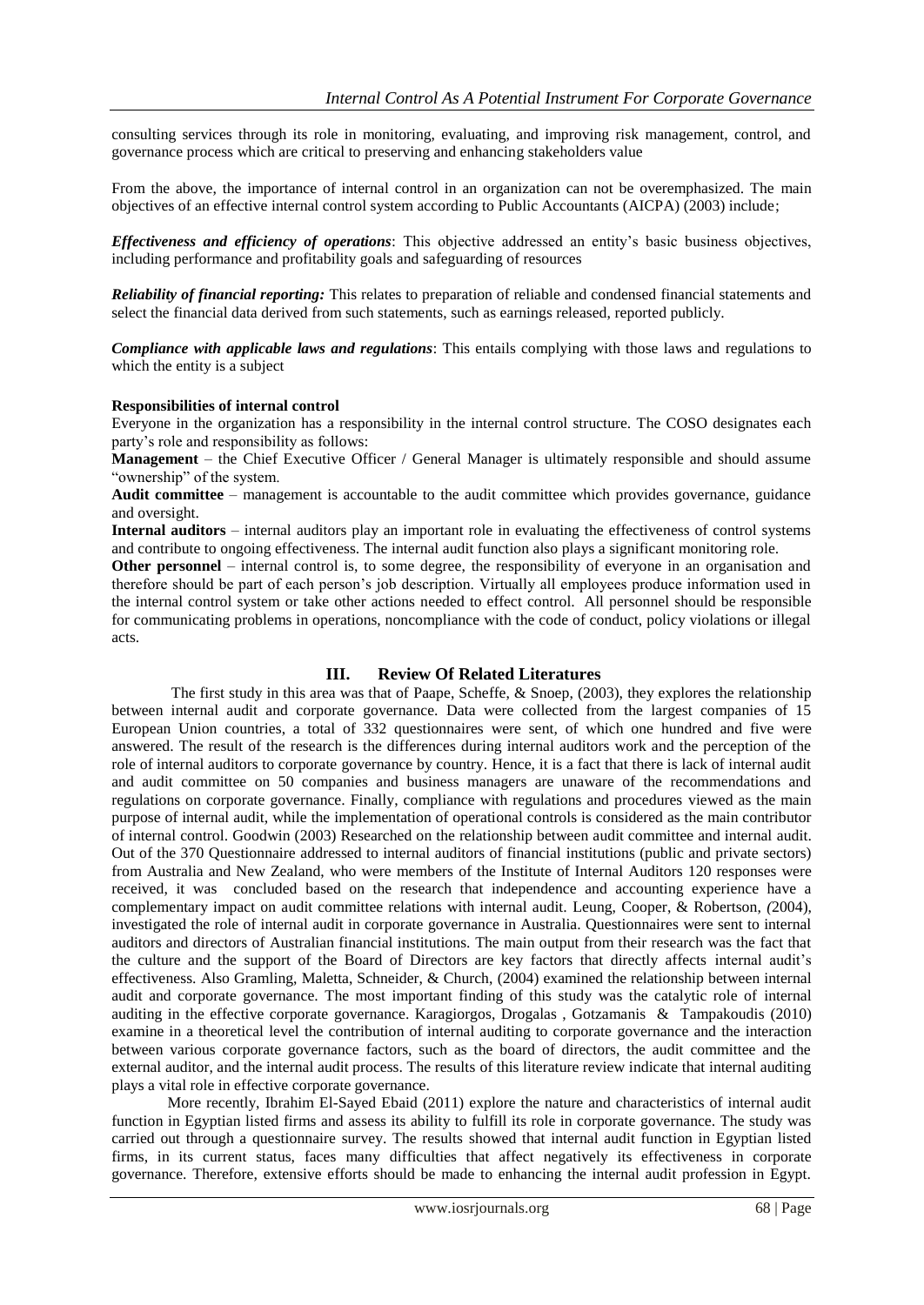Finally, Drogalas, Pantelidis, Vouroutzidou & Kesisi (2011) Examines the relationship between internal audit and corporate governance in Greece. According to up-to-date theoretical and empirical literature, the results point out the factors that assess the interaction between internal audit and corporate governance.

### **INTERNAL CONTROL AND CORPORATE GOVERNANCE**

Due to recent events it has being generally accepted that the correlation between internal auditing and corporate governance affects all kinds of economic activities and as such the Board of Directors has been recognized as the key player in corporate governance by regulators and governance committees around the world (US Congress, 2002; ASX, 2003). This was not just because the board plays an important role in internal control but also because of the fact that the Board of Directors is ultimately responsible for the entity's accomplishment of its objectives, the internal auditor's contribution is to providing information to that group (Colbert, 2002). The new definition given by the Institute of Internal Auditors (2004) by stating that the internal audit activity should evaluate and contribute to the improvement of risk management, control and governance, recognizes the assurance and consulting role of internal auditing in corporate governance has moved internal audit from its traditional view to focus more on board of directors which is an element of corporate governance the board of directors holding comprehensive power over management performs the following functions which aids corporate governance: (1) setting business goals and strategies, (2) approves business plan and budgets, (3) supervising management and evaluating their performance, (3) monitoring the effectiveness of governance practices, (4) overseeing the process of information disclosure and risk management (5) lastly ensure the integrity of accounting and financial reporting practice by supervising the compliance with statutes and professional ethnics. Apart from the above, internal audit's role is crucial to assisting the Board of Directors in its governance self-assessment. According to Cook and Wincle (1976), the Internal Control System resembles the human nervous system which is spread throughout the business carrying orders and reactions to and from the management. In this concept, by measuring and evaluating the effectiveness of organizational controls, internal auditing, itself, is an important managerial control device (Carmichael, Willingham & Schaller 1996), which is directly linked to the organizational structure and the general rules of the business (Cai, 1997). Internal auditing contribute to corporate governance by:

• Bringing best practice ideas about internal controls and risk management processes to the audit committee.

• Providing information about any fraudulent activities or irregularities

(Rezaee & Lander, 1993)

• Conducting annual audits and reporting the results to the audit committee.

• Encouraging audit committee to conduct periodic reviews of its activities and practises compared with current best practises to ensure that its activities are constituent with leading practises (Sawyer, 2003).

External audit is also regarded as an important cornerstone of corporate governance, particularly with respect to the prevention and detection of fraud and errors in financial statements (Adamec, Leinicke, Ostrosky & Rexford, 2005; Davidson, Goodwin-Stewart & Kent, 2005).

The relationship between internal and external auditors should be one of mutual support and cooperation in order to strengthen overall audit quality and mechanisms of corporate governance (Gramling and Myers, 2003 as cited in Karagiorgos et al, 2010). Finally internal auditing help corporate governance by reviewing the organization's code of conduct and ethics policies to ensure they are current and are communicated to employees and Internal audit activity may lead to the strengthening of internal control as a result of management response by assisting management in the pursuit of value for money. This is achieved through economic, efficient and effective use of resources.

# **IV. Summary And Conclusion**

For an organization's governance process to succeed it must have an effective internal control this is because of the inherent benefits of internal control and audit. Internal audit is an evolving area in accounting and business world and its has yet to be developed into its full flesh self hence research in this area. The researchers do not intend to draw conclusion on this issues as it is relatively a new area. However the researcher establish internal control as a potential instrument for corporate governance in relation to board of directors. The main limitation of this study is that it is not focused on any specific industry sector or organizational size to any great extent and also the study is purely theoretical. Therefore, it is recommended further research to take a more

focused approach by examining the matters reported in this paper empirically in differentareas of industry sectors and organisational size, other elements/ instruments of corporate governance which researcher can research into and determine the most correlated instruments. Realization of the major importance of internal audit in efficient management will set internal audit as a priceless support in the business management effort. other elements/ instruments of corporate governance which researcher can research into and determine their correlation.